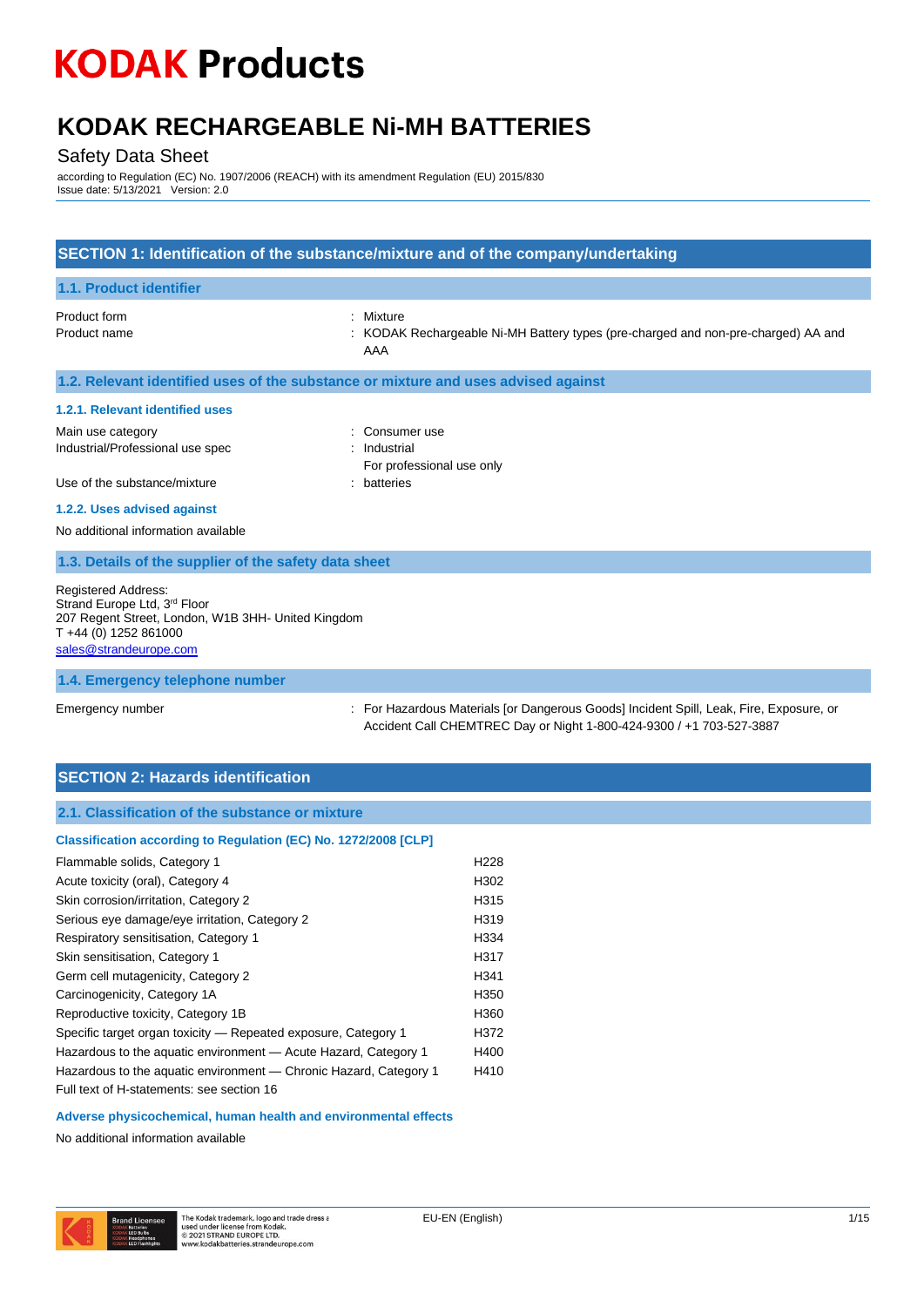# **KODAK RECHARGEABLE Ni-MH BATTERIES**

## Safety Data Sheet

according to Regulation (EC) No. 1907/2006 (REACH) with its amendment Regulation (EU) 2015/830

| 2.2. Label elements                                        |                                                                                                                                                                                                                                                                                                                                                                                                                                                                                                                                                  |
|------------------------------------------------------------|--------------------------------------------------------------------------------------------------------------------------------------------------------------------------------------------------------------------------------------------------------------------------------------------------------------------------------------------------------------------------------------------------------------------------------------------------------------------------------------------------------------------------------------------------|
| Labelling according to Regulation (EC) No. 1272/2008 [CLP] |                                                                                                                                                                                                                                                                                                                                                                                                                                                                                                                                                  |
| Hazard pictograms (CLP)                                    |                                                                                                                                                                                                                                                                                                                                                                                                                                                                                                                                                  |
|                                                            | GHS02<br>GHS07<br>GHS08<br>GHS09                                                                                                                                                                                                                                                                                                                                                                                                                                                                                                                 |
| Signal word (CLP)                                          | Danger                                                                                                                                                                                                                                                                                                                                                                                                                                                                                                                                           |
| Contains                                                   | Nickel (Ni); nickel dihydroxide; potassium hydroxide; caustic potash; Cobalt                                                                                                                                                                                                                                                                                                                                                                                                                                                                     |
| Hazard statements (CLP)                                    | H228 - Flammable solid.<br>H302 - Harmful if swallowed.<br>H315 - Causes skin irritation.<br>H317 - May cause an allergic skin reaction.<br>H319 - Causes serious eye irritation.<br>H334 - May cause allergy or asthma symptoms or breathing difficulties if inhaled.<br>H341 - Suspected of causing genetic defects.<br>H350 - May cause cancer.<br>H360 - May damage fertility or the unborn child.<br>H372 - Causes damage to organs through prolonged or repeated exposure.<br>H410 - Very toxic to aquatic life with long lasting effects. |
| Precautionary statements (CLP)                             | P201 - Obtain special instructions before use.<br>P202 - Do not handle until all safety precautions have been read and understood.<br>P210 - Keep away from heat, hot surfaces, sparks, open flames and other ignition sources.<br>No smoking.<br>P240 - Ground and bond container and receiving equipment.<br>P241 - Use explosion-proof electrical/ventilating/lighting equipment.<br>P260 - Do not breathe dust/fume/gas/mist/vapours/spray.                                                                                                  |

#### **2.3. Other hazards**

No additional information available

### **SECTION 3: Composition/information on ingredients**

### **3.1. Substances**

#### Not applicable

#### **3.2. Mixtures**

| <b>Name</b>                                                                                                                                            | <b>Product identifier</b>                                                                                    | $\frac{9}{6}$ | <b>Classification according to</b><br>Regulation (EC) No. 1272/2008<br><b>ICLPI</b> |
|--------------------------------------------------------------------------------------------------------------------------------------------------------|--------------------------------------------------------------------------------------------------------------|---------------|-------------------------------------------------------------------------------------|
| Nickel (Ni)<br>substance with national workplace exposure limit(s)<br>(GB); substance with a Community workplace<br>exposure limit<br>(Note S)(Note 7) | CAS-No.: 7440-02-0<br>EC-No.: 231-111-4<br>EC Index-No.: 028-002-00-7<br>REACH-no: 01-2119438727-<br>29-XXXX | $20 - 40$     | Carc. 2, H351<br>STOT RE 1, H372<br>Skin Sens. 1, H317                              |

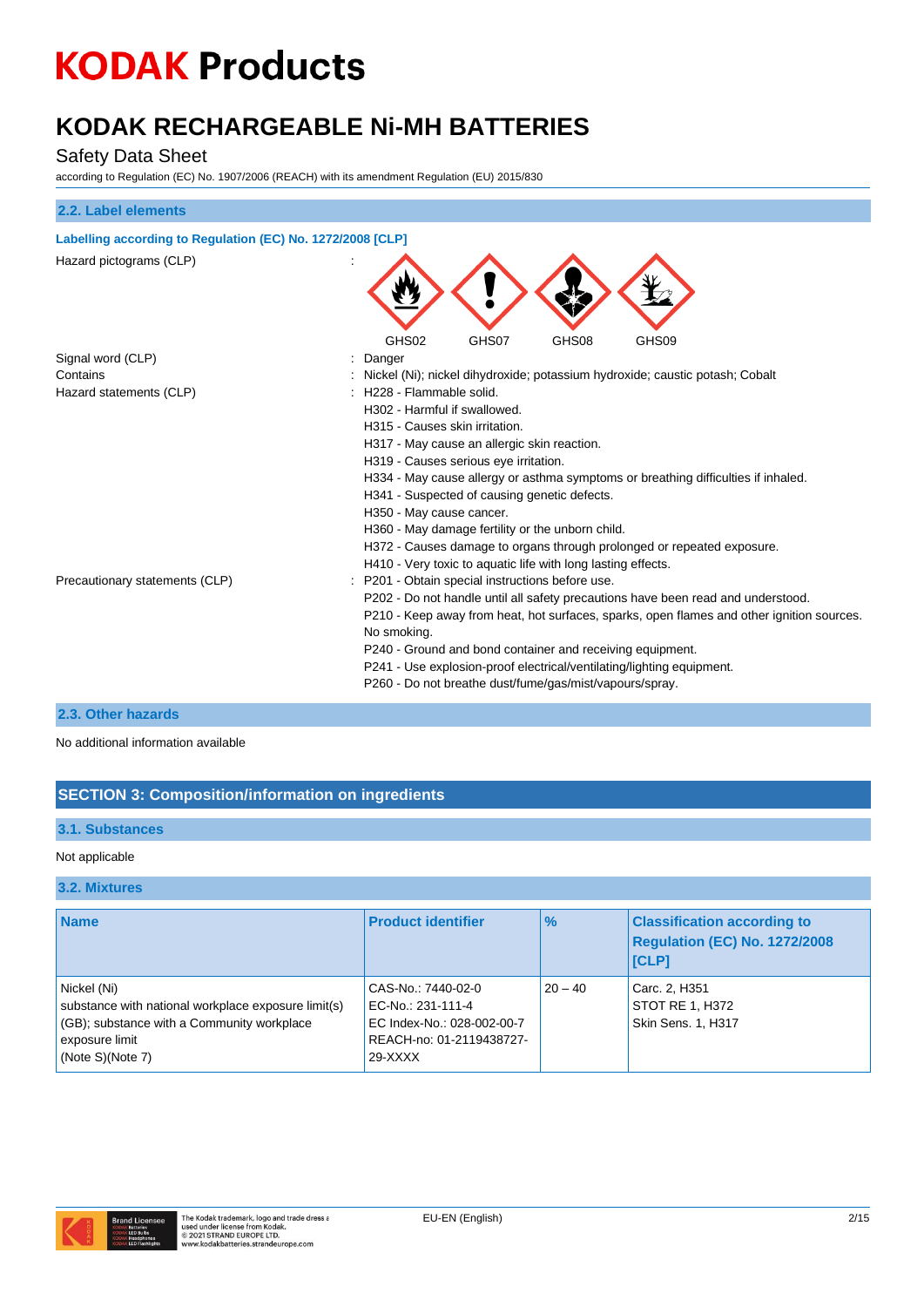# **KODAK RECHARGEABLE Ni-MH BATTERIES**

## Safety Data Sheet

| <b>Name</b>                                                                                        | <b>Product identifier</b>                                                                                    | $\%$       | <b>Classification according to</b><br><b>Regulation (EC) No. 1272/2008</b><br>[CLP]                                                                                                                                                                            |
|----------------------------------------------------------------------------------------------------|--------------------------------------------------------------------------------------------------------------|------------|----------------------------------------------------------------------------------------------------------------------------------------------------------------------------------------------------------------------------------------------------------------|
| nickel dihydroxide<br>substance with a Community workplace exposure limit                          | CAS-No.: 12054-48-7<br>EC-No.: 235-008-5<br>EC Index-No.: 028-008-00-X                                       | $20 - 40$  | Carc. 1A, H350i<br>Repr. 1B, H360D<br>Muta. 2, H341<br>STOT RE 1, H372<br>Acute Tox. 4 (Inhalation), H332<br>Acute Tox. 4 (Oral), H302<br>Skin Irrit. 2, H315<br>Resp. Sens. 1, H334<br>Skin Sens. 1, H317<br>Aquatic Acute 1, H400<br>Aquatic Chronic 1, H410 |
| Cobalt<br>substance with national workplace exposure limit(s)<br>(GB)                              | CAS-No.: 7440-48-4<br>EC-No.: 231-158-0<br>REACH-no: 01-2119517392-<br>44-XXXX                               | $1 - 10$   | Resp. Sens. 1, H334<br>Skin Sens. 1, H317<br>Aquatic Chronic 4, H413                                                                                                                                                                                           |
| Manganese (Mn)<br>substance with a Community workplace exposure limit                              | CAS-No.: 7439-96-5<br>EC-No.: 231-105-1<br>REACH-no: 01-2119449803-<br>34-XXXX                               | $1 - 10$   | Not classified                                                                                                                                                                                                                                                 |
| potassium hydroxide; caustic potash<br>substance with national workplace exposure limit(s)<br>(GB) | CAS-No.: 1310-58-3<br>EC-No.: 215-181-3<br>EC Index-No.: 019-002-00-8<br>REACH-no: 01-2119487136-<br>33-XXXX | $0.1 - 10$ | Acute Tox. 4 (Oral), H302<br>Skin Corr. 1A, H314                                                                                                                                                                                                               |
| Sodium hydroxide<br>substance with national workplace exposure limit(s)<br>(GB)                    | CAS-No.: 1310-73-2<br>EC-No.: 215-185-5<br>EC Index-No.: 011-002-00-6<br>REACH-no: 01-2119457892-<br>27-XXXX | $0.1 - 1$  | Skin Corr. 1A, H314                                                                                                                                                                                                                                            |
| LITHIUM HYDROXIDE<br>substance with national workplace exposure limit(s)<br>(GB)                   | CAS-No.: 1310-65-2<br>EC-No.: 215-183-4                                                                      | $0.1 - 1$  | Not classified                                                                                                                                                                                                                                                 |

| <b>Specific concentration limits</b> |                                                                                                                |                                                                                                                                                    |
|--------------------------------------|----------------------------------------------------------------------------------------------------------------|----------------------------------------------------------------------------------------------------------------------------------------------------|
| <b>Name</b>                          | <b>Product identifier</b>                                                                                      | <b>Specific concentration limits</b>                                                                                                               |
| potassium hydroxide; caustic potash  | CAS-No.: 1310-58-3<br>EC-No.: 215-181-3<br>EC Index-No.: 019-002-00-8<br>REACH-no: 01-2119487136-<br>$33-XXXX$ | $(0.5 ≤ C < 2)$ Eye Irrit. 2, H319<br>$(0.5 \leq C < 2)$ Skin Irrit. 2, H315<br>(2 ≤C < 5) Skin Corr. 1B, H314<br>(5 ≤C < 100) Skin Corr. 1A, H314 |
| Sodium hydroxide                     | CAS-No.: 1310-73-2<br>EC-No.: 215-185-5<br>EC Index-No.: 011-002-00-6<br>REACH-no: 01-2119457892-<br>$27-XXXX$ | $(0.5 ≤ C < 2)$ Eye Irrit. 2, H319<br>$(0.5 \leq C < 2)$ Skin Irrit. 2, H315<br>(2 ≤C < 5) Skin Corr. 1B, H314<br>(5 ≤C ≤ 100) Skin Corr. 1A, H314 |

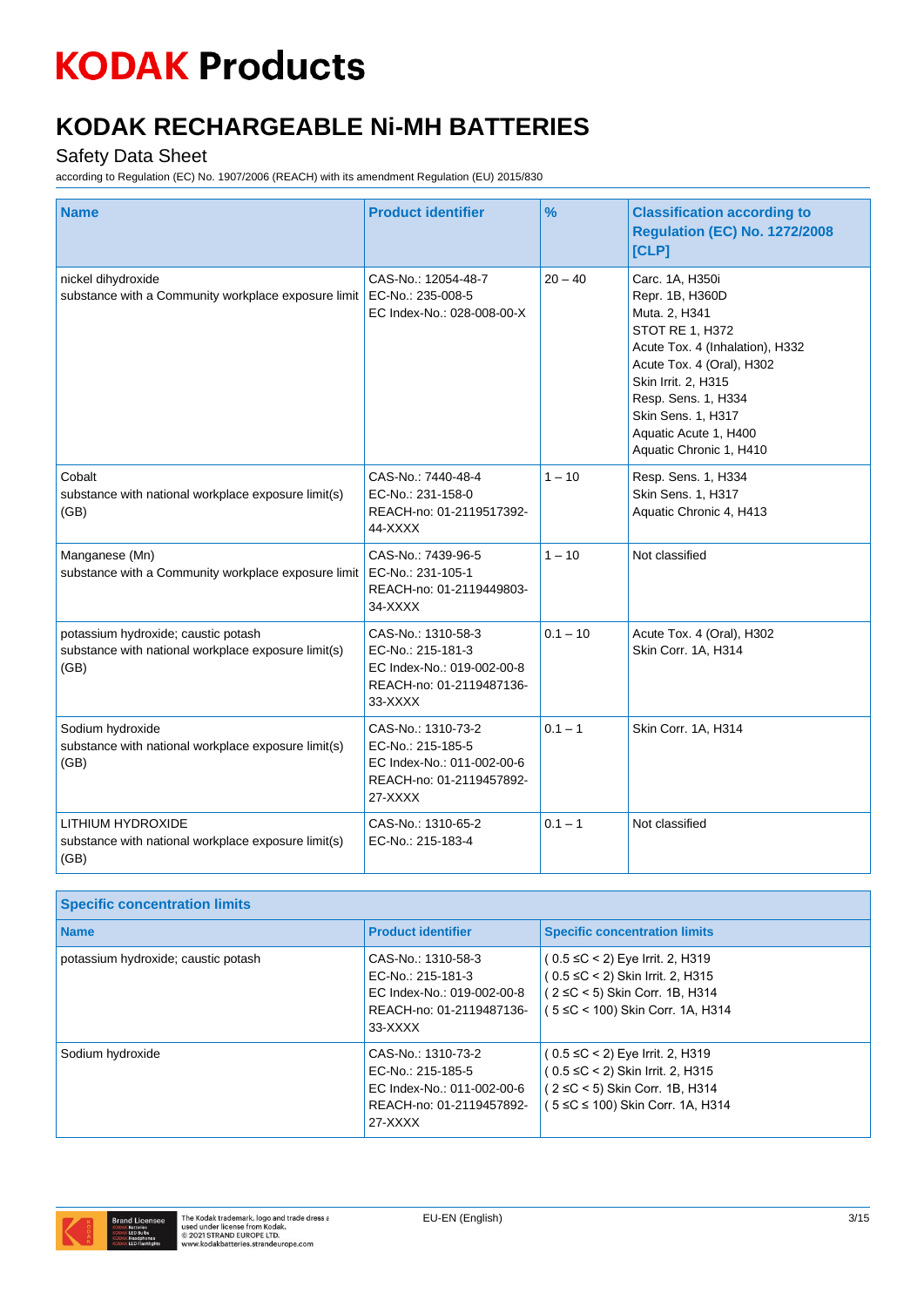## **KODAK RECHARGEABLE Ni-MH BATTERIES**

### Safety Data Sheet

according to Regulation (EC) No. 1907/2006 (REACH) with its amendment Regulation (EU) 2015/830

Note 7 : Alloys containing nickel are classified for skin sensitisation when the release rate of 0,5 μg Ni/cm2/week, as measured by the European Standard reference test method EN 1811, is exceeded.

Note S : This substance may not require a label according to Article 17 (see section 1.3 of Annex I) (Table 3.1). Full text of H- and EUH-statements: see section 16

### **SECTION 4: First aid measures**

| 4.1. Description of first aid measures                           |                                                                                                                                                                                 |
|------------------------------------------------------------------|---------------------------------------------------------------------------------------------------------------------------------------------------------------------------------|
| First-aid measures general                                       | : Never give anything by mouth to an unconscious person. IF exposed or concerned: Get<br>medical advice/attention.                                                              |
| First-aid measures after inhalation                              | : Remove person to fresh air and keep comfortable for breathing. Immediately call a POISON<br>CENTRE or doctor/physician. Call a POISON CENTER/doctor if you feel unwell.       |
| First-aid measures after skin contact                            | : Take off immediately all contaminated clothing. Rinse skin with water/shower. Immediately<br>call a POISON CENTRE or doctor/physician.                                        |
| First-aid measures after eye contact                             | : Rinse cautiously with water for several minutes. Remove contact lenses, if present and easy<br>to do. Continue rinsing. Immediately call a POISON CENTRE or doctor/physician. |
| First-aid measures after ingestion                               | : Rinse mouth. Do NOT induce vomiting. Immediately call a POISON CENTRE or<br>doctor/physician.                                                                                 |
| 4.2. Most important symptoms and effects, both acute and delayed |                                                                                                                                                                                 |
| Symptoms/effects                                                 | : This product is not expected to cause a hazard however if the casing splits then the<br>contents may cause a hazard.                                                          |
| Symptoms/effects after inhalation                                | : May cause respiratory irritation.                                                                                                                                             |
| Symptoms/effects after skin contact                              | : Causes skin irritation.                                                                                                                                                       |
| Symptoms/effects after eye contact                               | : Causes serious eye damage.                                                                                                                                                    |
| Symptoms/effects after ingestion                                 | : Ingestion may cause nausea, vomiting and diarrhea. Swallowing a small quantity of this<br>material will result in serious health hazard.                                      |

**4.3. Indication of any immediate medical attention and special treatment needed**

Treat symptomatically.

| <b>SECTION 5: Firefighting measures</b>                                                                           |                                                                                                                                                                                              |  |  |
|-------------------------------------------------------------------------------------------------------------------|----------------------------------------------------------------------------------------------------------------------------------------------------------------------------------------------|--|--|
| 5.1. Extinguishing media                                                                                          |                                                                                                                                                                                              |  |  |
| Suitable extinguishing media<br>Unsuitable extinguishing media                                                    | : Foam. Flood fire area with water from a distance.<br>: Carbon dioxide (CO2). Halons.                                                                                                       |  |  |
| 5.2. Special hazards arising from the substance or mixture                                                        |                                                                                                                                                                                              |  |  |
| Fire hazard<br>Explosion hazard<br>Reactivity in case of fire<br>Hazardous decomposition products in case of fire | : Heating may cause a fire or explosion.<br>: Heating may cause a fire or explosion.<br>: Under fire conditions closed containers may rupture or explode.<br>: Carbon dioxide. Metal oxides. |  |  |
| 5.3. Advice for firefighters                                                                                      |                                                                                                                                                                                              |  |  |
| Firefighting instructions                                                                                         | : Use water spray or fog for cooling exposed containers. Exercise caution when fighting any<br>chemical fire. Avoid fire-fighting water entering the environment.                            |  |  |
| Protection during firefighting                                                                                    | : Do not enter fire area without proper protective equipment, including respiratory protection.                                                                                              |  |  |

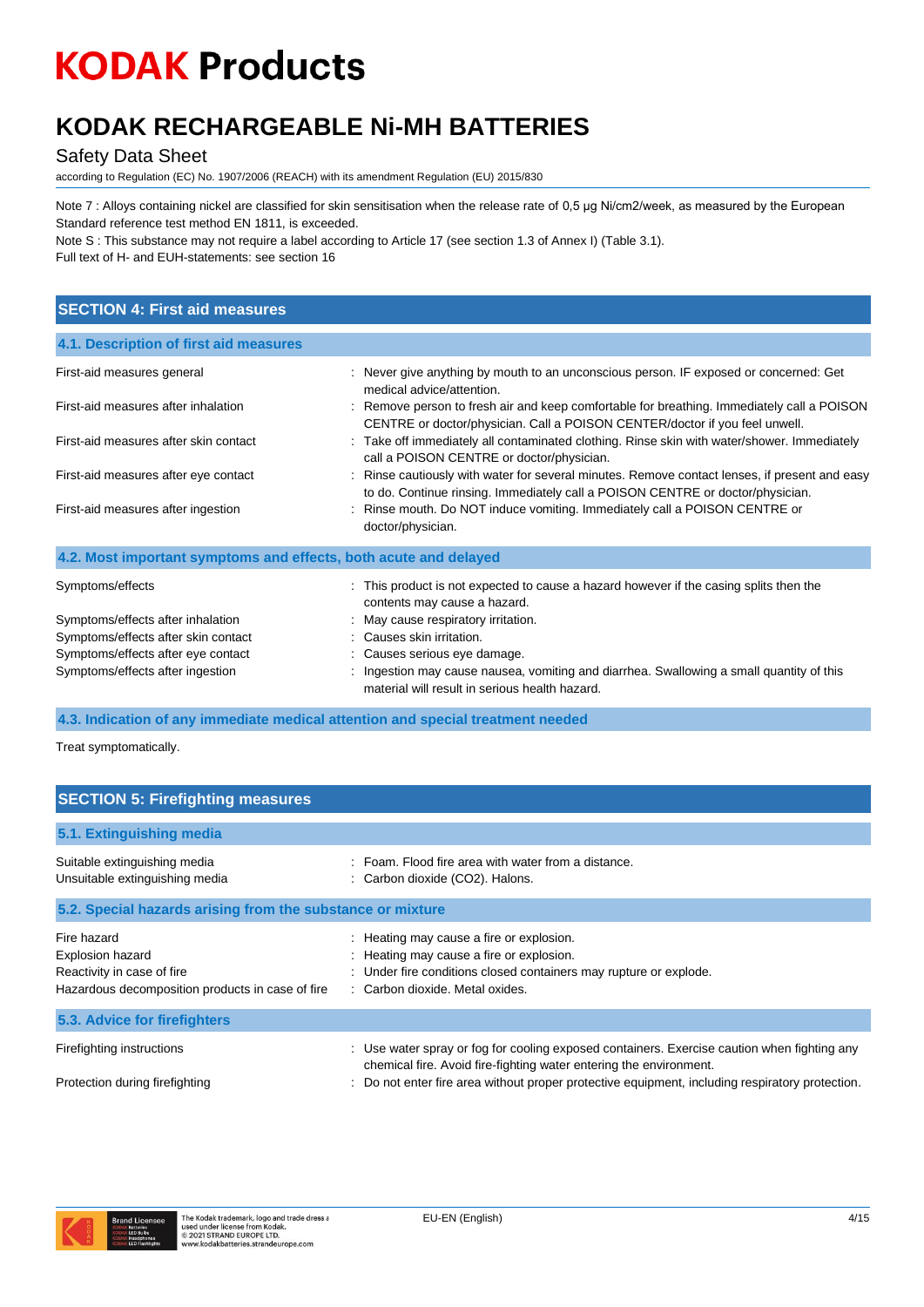# **KODAK RECHARGEABLE Ni-MH BATTERIES**

### Safety Data Sheet

according to Regulation (EC) No. 1907/2006 (REACH) with its amendment Regulation (EU) 2015/830

| <b>SECTION 6: Accidental release measures</b>       |                                                                                                                                                                                                        |  |
|-----------------------------------------------------|--------------------------------------------------------------------------------------------------------------------------------------------------------------------------------------------------------|--|
|                                                     | 6.1. Personal precautions, protective equipment and emergency procedures                                                                                                                               |  |
| General measures                                    | : Evacuate unnecessary personnel.                                                                                                                                                                      |  |
| 6.1.1. For non-emergency personnel                  |                                                                                                                                                                                                        |  |
| Emergency procedures                                | : Evacuate unnecessary personnel.                                                                                                                                                                      |  |
| 6.1.2. For emergency responders                     |                                                                                                                                                                                                        |  |
| Protective equipment<br><b>Emergency procedures</b> | Equip cleanup crew with proper protection.<br>: Evacuate unnecessary personnel. Stop leak if safe to do so. Mark out the contaminated<br>area with signs and prevent access to unauthorized personnel. |  |
| <b>6.2. Environmental precautions</b>               |                                                                                                                                                                                                        |  |

Prevent entry to sewers and public waters. Notify authorities if liquid enters sewers or public waters.

| 6.3. Methods and material for containment and cleaning up |                                                                                                                       |  |
|-----------------------------------------------------------|-----------------------------------------------------------------------------------------------------------------------|--|
| Methods for cleaning up                                   | : On land, sweep or shovel into suitable containers. Minimise generation of dust. Store away<br>from other materials. |  |
| 6.4. Reference to other sections                          |                                                                                                                       |  |

See Heading 8. Exposure controls and personal protection.

| <b>SECTION 7: Handling and storage</b>                            |                                                                                                                                                                                                                                                                                                                                                                                                                                                                                                                                                                                                 |  |
|-------------------------------------------------------------------|-------------------------------------------------------------------------------------------------------------------------------------------------------------------------------------------------------------------------------------------------------------------------------------------------------------------------------------------------------------------------------------------------------------------------------------------------------------------------------------------------------------------------------------------------------------------------------------------------|--|
| 7.1. Precautions for safe handling                                |                                                                                                                                                                                                                                                                                                                                                                                                                                                                                                                                                                                                 |  |
|                                                                   |                                                                                                                                                                                                                                                                                                                                                                                                                                                                                                                                                                                                 |  |
| Precautions for safe handling<br>Hygiene measures                 | : Wash hands and other exposed areas with mild soap and water before eating, drinking or<br>smoking and when leaving work. Provide good ventilation in process area to prevent<br>formation of vapour. Do not breathe dust/fume/gas/mist/vapours/spray. Do not handle until<br>all safety precautions have been read and understood. Obtain special instructions before<br>use. Avoid breathing dust/fume/gas/mist/vapours/spray. Use only outdoors or in a well-<br>ventilated area.<br>: Wash hands, forearms and face thoroughly after handling. Wash contaminated clothing<br>before reuse. |  |
| 7.2. Conditions for safe storage, including any incompatibilities |                                                                                                                                                                                                                                                                                                                                                                                                                                                                                                                                                                                                 |  |
| <b>Technical measures</b>                                         | : Comply with applicable regulations.                                                                                                                                                                                                                                                                                                                                                                                                                                                                                                                                                           |  |
| Storage conditions                                                | : Keep only in the original container in a cool, well ventilated place away from : Keep<br>container tightly closed.                                                                                                                                                                                                                                                                                                                                                                                                                                                                            |  |
| Incompatible products                                             | : Strong bases. Strong acids.                                                                                                                                                                                                                                                                                                                                                                                                                                                                                                                                                                   |  |
| Incompatible materials                                            | Direct sunlight.                                                                                                                                                                                                                                                                                                                                                                                                                                                                                                                                                                                |  |
| 7.3. Specific end use(s)                                          |                                                                                                                                                                                                                                                                                                                                                                                                                                                                                                                                                                                                 |  |

No additional information available

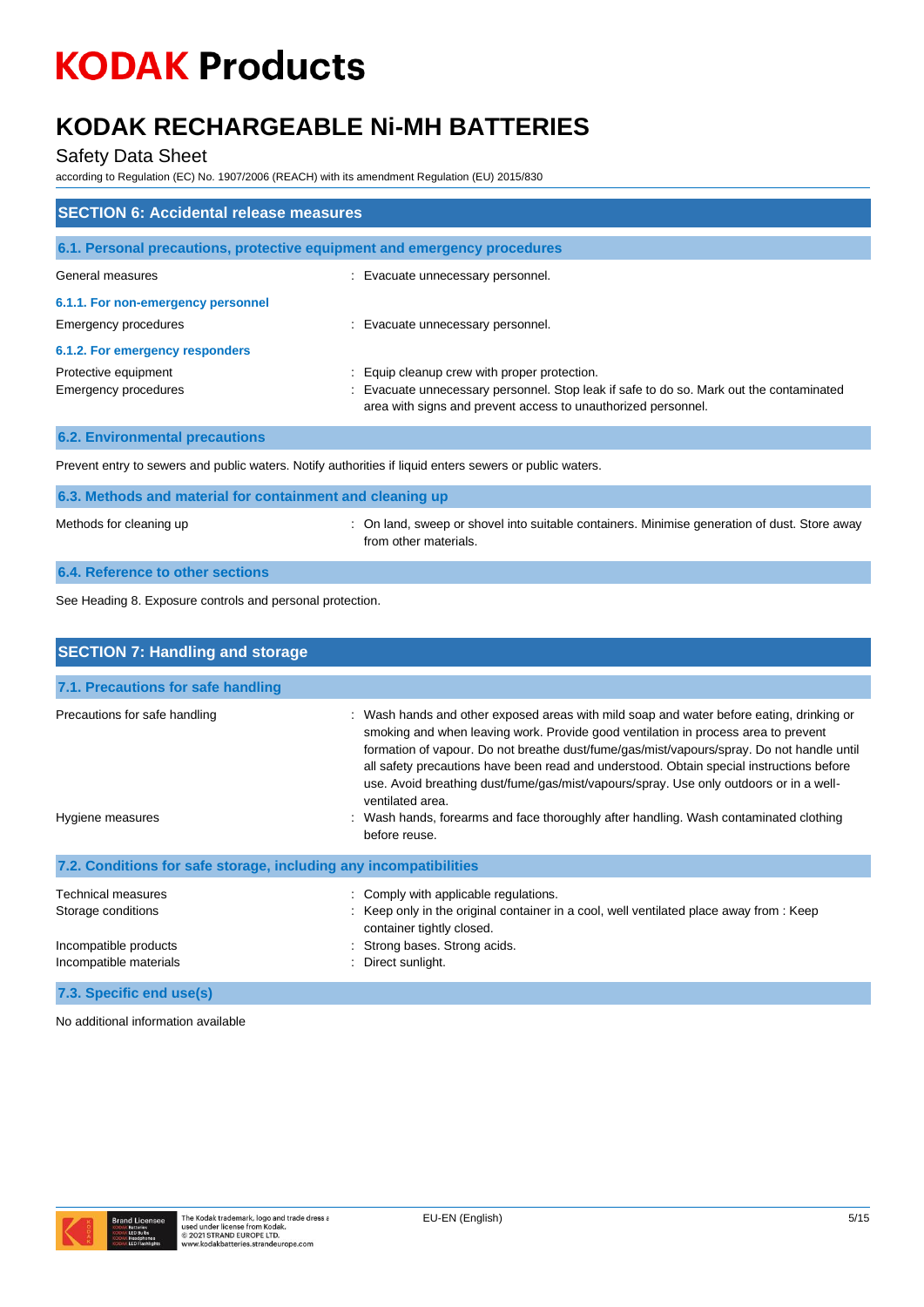# **KODAK RECHARGEABLE Ni-MH BATTERIES**

Safety Data Sheet

| <b>SECTION 8: Exposure controls/personal protection</b>           |                                                                                                                                                                                                                                                                                                                                      |  |
|-------------------------------------------------------------------|--------------------------------------------------------------------------------------------------------------------------------------------------------------------------------------------------------------------------------------------------------------------------------------------------------------------------------------|--|
| 8.1. Control parameters                                           |                                                                                                                                                                                                                                                                                                                                      |  |
| 8.1.1. National occupational exposure and biological limit values |                                                                                                                                                                                                                                                                                                                                      |  |
| Nickel (Ni) (7440-02-0)                                           |                                                                                                                                                                                                                                                                                                                                      |  |
| <b>EU - Indicative Occupational Exposure Limit (IOEL)</b>         |                                                                                                                                                                                                                                                                                                                                      |  |
| Local name                                                        | Nickel metal                                                                                                                                                                                                                                                                                                                         |  |
| <b>IOEL TWA</b>                                                   | 0.005 mg/m <sup>3</sup> (respirable fraction)                                                                                                                                                                                                                                                                                        |  |
| <b>Notes</b>                                                      | (Year of adoption 2011)                                                                                                                                                                                                                                                                                                              |  |
| Regulatory reference                                              | <b>SCOEL Recommendations</b>                                                                                                                                                                                                                                                                                                         |  |
| <b>EU - Biological Limit Value (BLV)</b>                          |                                                                                                                                                                                                                                                                                                                                      |  |
| Local name                                                        | Nickel and nickel compounds                                                                                                                                                                                                                                                                                                          |  |
| <b>BLV</b>                                                        | 3 µg/l Parameter: nickel - Medium: urine                                                                                                                                                                                                                                                                                             |  |
| Regulatory reference                                              | SCOEL List of recommended health-based BLVs and BGVs                                                                                                                                                                                                                                                                                 |  |
| <b>United Kingdom - Occupational Exposure Limits</b>              |                                                                                                                                                                                                                                                                                                                                      |  |
| Local name                                                        | Nickel                                                                                                                                                                                                                                                                                                                               |  |
| WEL TWA (OEL TWA) [1]                                             | 0.1 mg/m <sup>3</sup> and its inorganic compounds (except nickel tetracarbonyl): water-soluble nickel<br>compounds (as Ni)<br>0.5 mg/m <sup>3</sup> and its inorganic compounds (except nickel tetracarbonyl): nickel and water<br>insoluble nickel compounds (as Ni)                                                                |  |
| Remark (WEL)                                                      | Sk (Can be absorbed through the skin. The assigned substances are those for which there<br>are concerns that dermal absorption will lead to systemic toxicity), Carc (Capable of<br>causing cancer and/or heritable genetic damage (nickel oxides and sulphides)), Sen<br>(Capable of causing occupational asthma (nickel sulphate)) |  |
| Regulatory reference                                              | EH40/2005 (Fourth edition, 2020). HSE                                                                                                                                                                                                                                                                                                |  |
| nickel dihydroxide (12054-48-7)                                   |                                                                                                                                                                                                                                                                                                                                      |  |
| <b>EU - Indicative Occupational Exposure Limit (IOEL)</b>         |                                                                                                                                                                                                                                                                                                                                      |  |
| Local name                                                        | Nickel hydroxide                                                                                                                                                                                                                                                                                                                     |  |
| <b>IOEL TWA</b>                                                   | 0.005 mg/m <sup>3</sup> (respirable fraction)<br>0.01 mg/m <sup>3</sup> (inhalable fraction)                                                                                                                                                                                                                                         |  |
| <b>Notes</b>                                                      | (Year of adoption 2011)                                                                                                                                                                                                                                                                                                              |  |
| Regulatory reference                                              | <b>SCOEL Recommendations</b>                                                                                                                                                                                                                                                                                                         |  |
| <b>EU - Biological Limit Value (BLV)</b>                          |                                                                                                                                                                                                                                                                                                                                      |  |
| Local name                                                        | Nickel hydroxide                                                                                                                                                                                                                                                                                                                     |  |
| <b>BLV</b>                                                        | 3 µg/l Parameter: nickel - Medium: urine                                                                                                                                                                                                                                                                                             |  |
| Regulatory reference                                              | SCOEL List of recommended health-based BLVs and BGVs                                                                                                                                                                                                                                                                                 |  |
| <b>Cobalt (7440-48-4)</b>                                         |                                                                                                                                                                                                                                                                                                                                      |  |
| <b>United Kingdom - Occupational Exposure Limits</b>              |                                                                                                                                                                                                                                                                                                                                      |  |
| Local name                                                        | Cobalt                                                                                                                                                                                                                                                                                                                               |  |

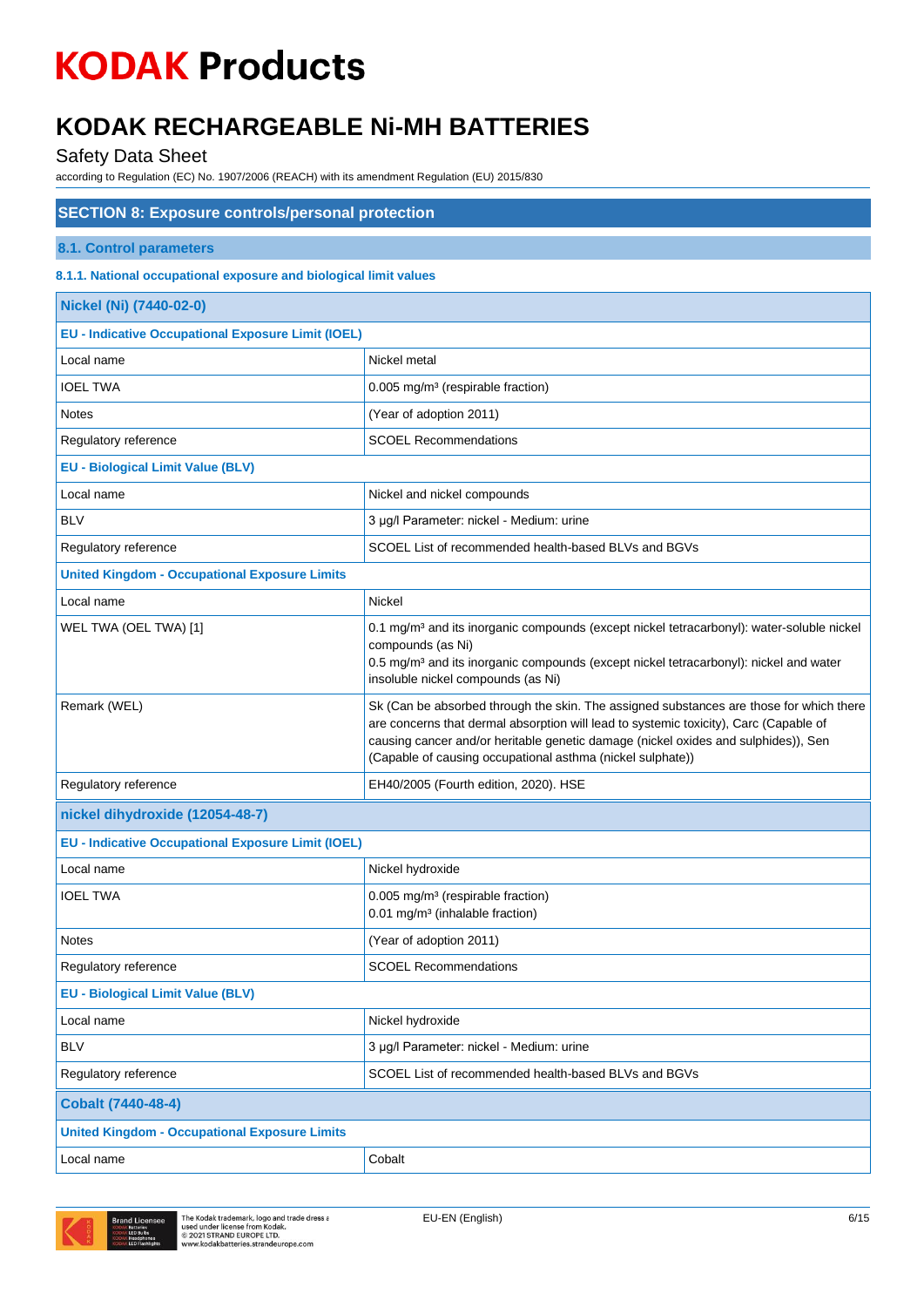# **KODAK RECHARGEABLE Ni-MH BATTERIES**

## Safety Data Sheet

according to Regulation (EC) No. 1907/2006 (REACH) with its amendment Regulation (EU) 2015/830

| <b>Cobalt (7440-48-4)</b>                                 |                                                                                                                                                                                                  |  |
|-----------------------------------------------------------|--------------------------------------------------------------------------------------------------------------------------------------------------------------------------------------------------|--|
| WEL TWA (OEL TWA) [1]                                     | 0.1 mg/m <sup>3</sup> and Cobalt compounds (as Co)                                                                                                                                               |  |
| Remark (WEL)                                              | Carc (cobalt dichloride and sulphate)(Capable of causing cancer and/or heritable genetic<br>damage. See paragraphs 49-51), Sen (Capable of causing occupational asthma. See<br>paragraphs 53-56) |  |
| Regulatory reference                                      | EH40/2005 (Fourth edition, 2020). HSE                                                                                                                                                            |  |
| <b>Manganese (Mn) (7439-96-5)</b>                         |                                                                                                                                                                                                  |  |
| <b>EU - Indicative Occupational Exposure Limit (IOEL)</b> |                                                                                                                                                                                                  |  |
| Local name                                                | Manganese                                                                                                                                                                                        |  |
| <b>IOEL TWA</b>                                           | 0.2 mg/m <sup>3</sup> (inhalable fraction)<br>0.05 mg/m <sup>3</sup> (respirable fraction)                                                                                                       |  |
| <b>Notes</b>                                              | (Year of adoption 2011)                                                                                                                                                                          |  |
| Regulatory reference                                      | <b>SCOEL Recommendations</b>                                                                                                                                                                     |  |
| potassium hydroxide; caustic potash (1310-58-3)           |                                                                                                                                                                                                  |  |
| <b>United Kingdom - Occupational Exposure Limits</b>      |                                                                                                                                                                                                  |  |
| Local name                                                | Potassium hydroxide                                                                                                                                                                              |  |
| WEL STEL (OEL STEL)                                       | $2$ mg/m <sup>3</sup>                                                                                                                                                                            |  |
| Regulatory reference                                      | EH40/2005 (Fourth edition, 2020). HSE                                                                                                                                                            |  |
| Sodium hydroxide (1310-73-2)                              |                                                                                                                                                                                                  |  |
| <b>United Kingdom - Occupational Exposure Limits</b>      |                                                                                                                                                                                                  |  |
| Local name                                                | Sodium hydroxide                                                                                                                                                                                 |  |
| WEL STEL (OEL STEL)                                       | $2 \text{ mg/m}^3$                                                                                                                                                                               |  |
| Regulatory reference                                      | EH40/2005 (Fourth edition, 2020). HSE                                                                                                                                                            |  |
| LITHIUM HYDROXIDE (1310-65-2)                             |                                                                                                                                                                                                  |  |
| <b>United Kingdom - Occupational Exposure Limits</b>      |                                                                                                                                                                                                  |  |
| Local name                                                | Lithium hydroxide                                                                                                                                                                                |  |
| WEL STEL (OEL STEL)                                       | 1 mg/m $3$                                                                                                                                                                                       |  |
| Regulatory reference                                      | EH40/2005 (Fourth edition, 2020). HSE                                                                                                                                                            |  |

### **8.1.2. Recommended monitoring procedures**

No additional information available

#### **8.1.3. Air contaminants formed**

No additional information available

#### **8.1.4. DNEL and PNEC**

No additional information available

#### **8.1.5. Control banding**

No additional information available

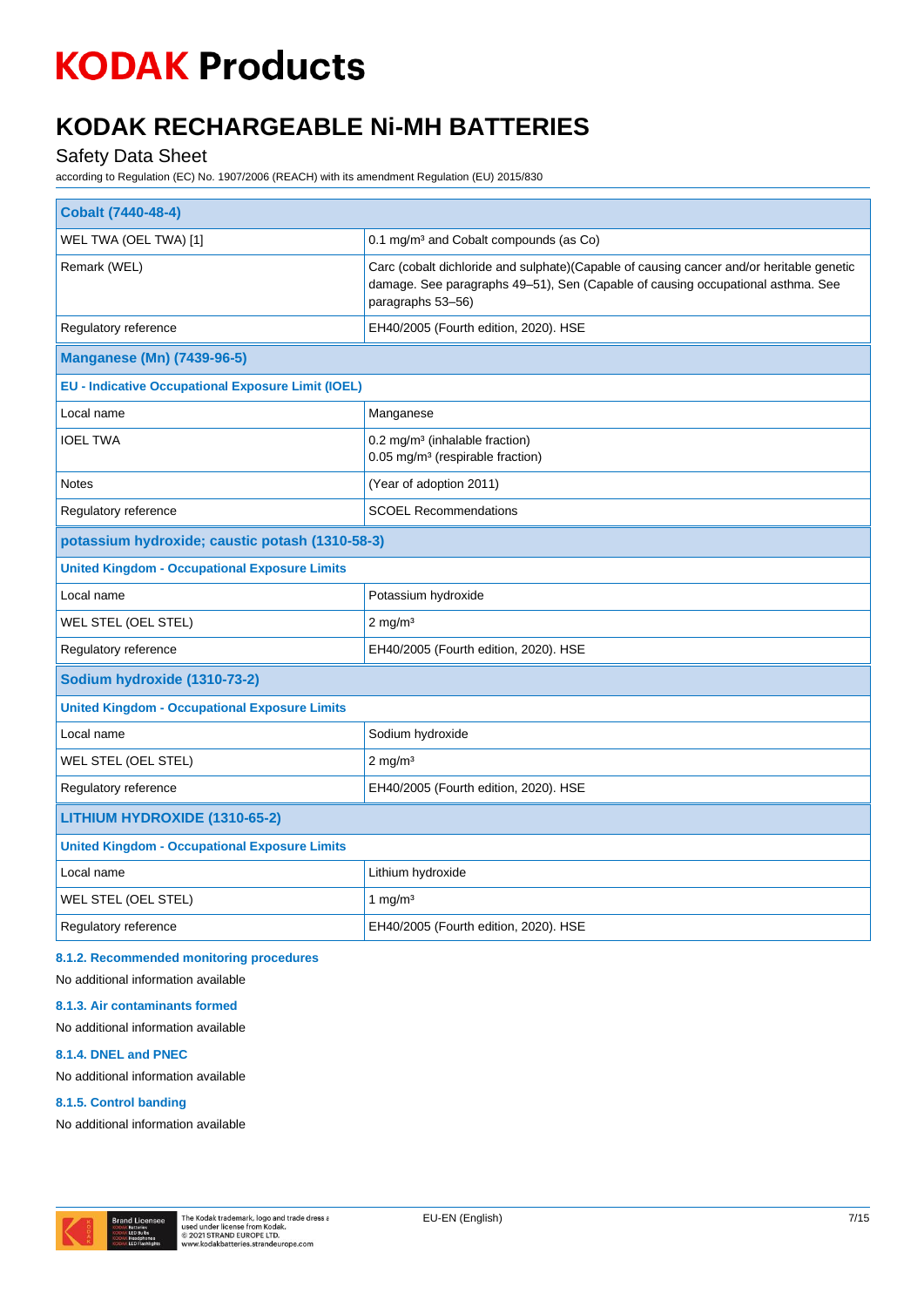# **KODAK RECHARGEABLE Ni-MH BATTERIES**

## Safety Data Sheet

according to Regulation (EC) No. 1907/2006 (REACH) with its amendment Regulation (EU) 2015/830

#### **8.2. Exposure controls**

#### **8.2.1. Appropriate engineering controls**

No additional information available

**8.2.2. Personal protection equipment**

#### **Personal protective equipment:**

#### Avoid all unnecessary exposure.

**Personal protective equipment symbol(s):**



#### **8.2.2.1. Eye and face protection**

#### **Eye protection:**

Chemical goggles or face shield

| <b>Eye protection</b> |                             |                        |                 |
|-----------------------|-----------------------------|------------------------|-----------------|
| <b>Type</b>           | <b>Field of application</b> | <b>Characteristics</b> | <b>Standard</b> |
| Safety goggles        |                             | Clear                  | EN 166          |

#### **8.2.2.2. Skin protection**

**Skin and body protection:**

Wear suitable protective clothing

#### **Hand protection:**

Wear protective gloves.

| <b>Hand protection</b> |                         |                   |                |                    |                   |
|------------------------|-------------------------|-------------------|----------------|--------------------|-------------------|
| <b>Type</b>            | <b>Material</b>         | <b>Permeation</b> | Thickness (mm) | <b>Penetration</b> | <b>Standard</b>   |
| Disposable gloves      | Polyvinylchloride (PVC) |                   |                |                    | <b>EN ISO 374</b> |

#### **8.2.2.3. Respiratory protection**

#### **Respiratory protection:**

In case of inadequate ventilation wear respiratory protection.

#### **8.2.2.4. Thermal hazards**

No additional information available

#### **8.2.3. Environmental exposure controls**

#### **Other information:**

Do not eat, drink or smoke during use.

| <b>SECTION 9: Physical and chemical properties</b>                   |                                |      |
|----------------------------------------------------------------------|--------------------------------|------|
| 9.1. Information on basic physical and chemical properties           |                                |      |
| Physical state<br>Colour                                             | : Solid<br>: No data available |      |
| Odour                                                                | : Odourless.                   |      |
| Odour threshold                                                      | : No data available            |      |
| The Kodak trademark, logo and trade dress a<br><b>Brand Licensee</b> | EU-EN (English)                | 8/15 |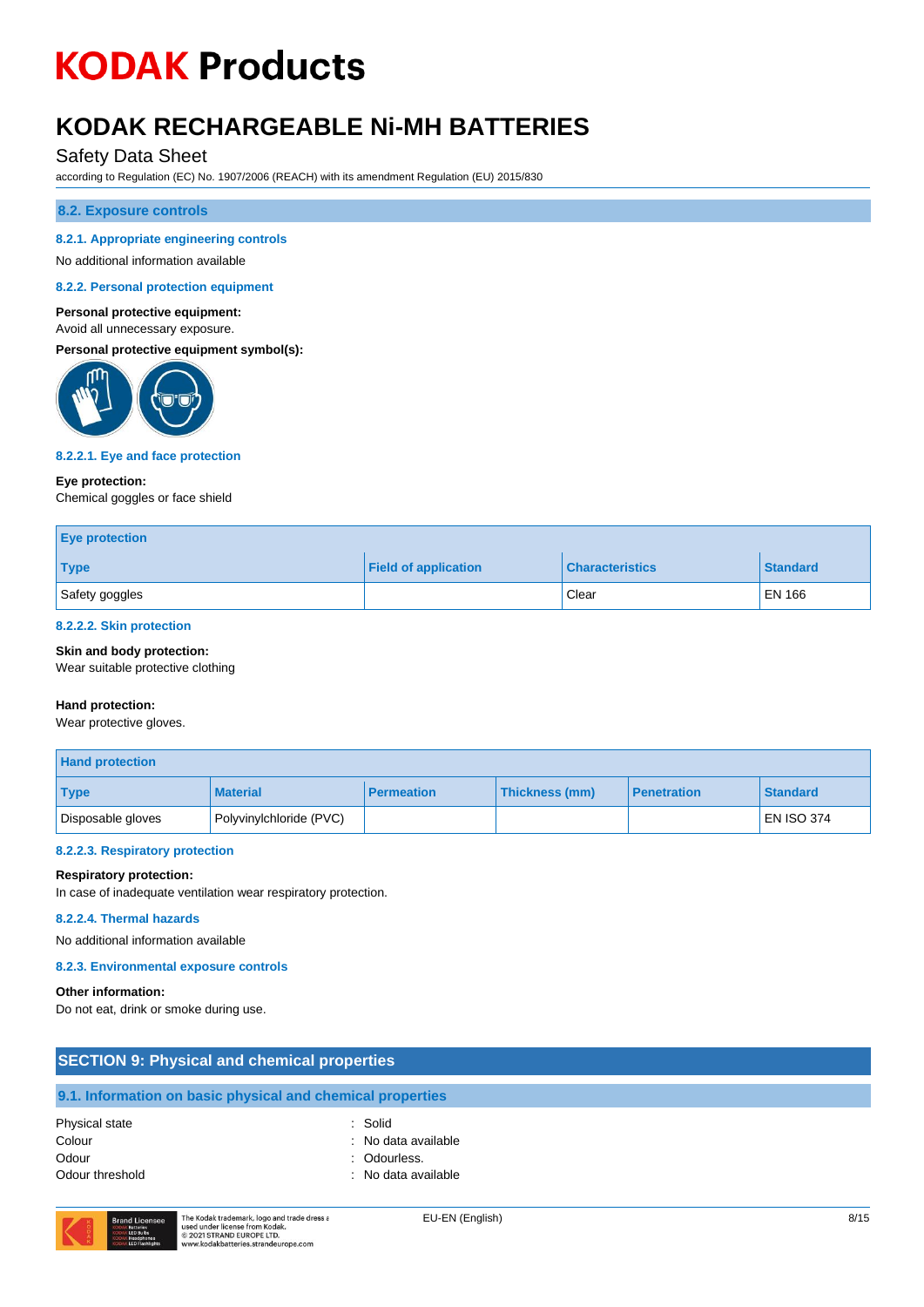# **KODAK RECHARGEABLE Ni-MH BATTERIES**

### Safety Data Sheet

according to Regulation (EC) No. 1907/2006 (REACH) with its amendment Regulation (EU) 2015/830

| : No data available |
|---------------------|
| No data available   |
| No data available   |
| No data available   |
| No data available   |
| No data available   |
| No data available   |
| No data available   |
| Non flammable.      |
| No data available   |
| No data available   |
| No data available   |
| Insoluble.          |
| No data available   |
| No data available   |
| No data available   |
| No data available   |
| No data available   |
| No data available   |
|                     |

### **9.2. Other information**

No additional information available

### **SECTION 10: Stability and reactivity**

**10.1. Reactivity**

Thermal decomposition generates : Corrosive vapours.

**10.2. Chemical stability**

Stable under normal conditions.

**10.3. Possibility of hazardous reactions**

No dangerous reactions known under normal conditions of use.

**10.4. Conditions to avoid**

Direct sunlight. Extremely high or low temperatures.

**10.5. Incompatible materials**

No additional information available

**10.6. Hazardous decomposition products**

Fume. Carbon monoxide. Carbon dioxide. Thermal decomposition generates : Corrosive vapours.

#### **SECTION 11: Toxicological information**

#### **11.1. Information on toxicological effects**

Acute toxicity (oral)  $\qquad \qquad$ : Harmful if swallowed. Acute toxicity (dermal) **Example 2** and the classified in the classified Acute toxicity (inhalation) **Example 2** Contract 2 Contract 2 Contract 2 Contract 2 Contract 2 Contract 2 Contract 2 Contract 2 Contract 2 Contract 2 Contract 2 Contract 2 Contract 2 Contract 2 Contract 2 Contract 2 Contra

- 
- 
- 

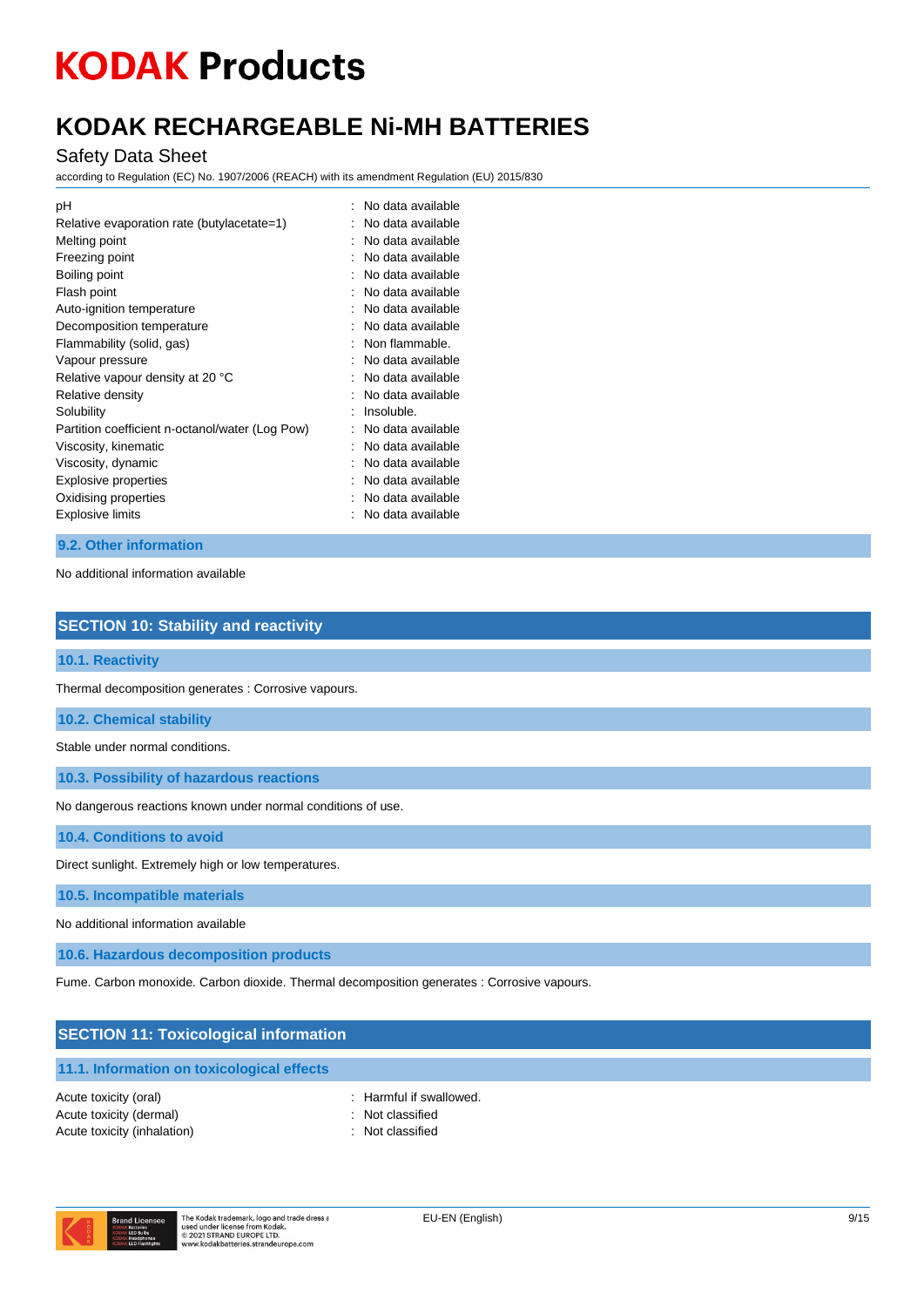# **KODAK RECHARGEABLE Ni-MH BATTERIES**

Safety Data Sheet

| KODAK Rechargeable Ni-MH Battery types (pre-charged and non-pre-charged) AA and AAA                                       |                                                                                                                                                                                                                                                     |  |
|---------------------------------------------------------------------------------------------------------------------------|-----------------------------------------------------------------------------------------------------------------------------------------------------------------------------------------------------------------------------------------------------|--|
| ATE CLP (oral)<br>1666.583 mg/kg bodyweight                                                                               |                                                                                                                                                                                                                                                     |  |
| Nickel (Ni) (7440-02-0)                                                                                                   |                                                                                                                                                                                                                                                     |  |
| LD50 oral rat                                                                                                             | > 9000 mg/kg bodyweight Animal: rat, Guideline: OECD Guideline 401 (Acute Oral<br>Toxicity)                                                                                                                                                         |  |
| <b>Cobalt (7440-48-4)</b>                                                                                                 |                                                                                                                                                                                                                                                     |  |
| LD50 oral rat                                                                                                             | > 5000 mg/kg                                                                                                                                                                                                                                        |  |
| <b>Manganese (Mn) (7439-96-5)</b>                                                                                         |                                                                                                                                                                                                                                                     |  |
| LD50 oral rat                                                                                                             | > 2000 mg/kg bodyweight Animal: rat, Animal sex: female, Guideline: OECD Guideline<br>420 (Acute Oral Toxicity - Fixed Dose Method), Guideline: EU Method B.1 bis (Acute Oral<br>Toxicity - Fixed Dose Procedure)                                   |  |
| LC50 Inhalation - Rat                                                                                                     | > 5.14 mg/l air Animal: rat, Guideline: OECD Guideline 403 (Acute Inhalation Toxicity),<br>Guideline: EU Method B.2 (Acute Toxicity (Inhalation))                                                                                                   |  |
| potassium hydroxide; caustic potash (1310-58-3)                                                                           |                                                                                                                                                                                                                                                     |  |
| LD50 oral                                                                                                                 | 333 mg/kg bodyweight                                                                                                                                                                                                                                |  |
| Skin corrosion/irritation<br>Serious eye damage/irritation<br>Respiratory or skin sensitisation<br>Additional information | Causes skin irritation.<br>Causes serious eye irritation.<br>May cause allergy or asthma symptoms or breathing difficulties if inhaled. May cause an<br>allergic skin reaction.<br>Based on available data, the classification criteria are not met |  |
| Germ cell mutagenicity<br>Additional information                                                                          | Suspected of causing genetic defects.<br>Based on available data, the classification criteria are not met                                                                                                                                           |  |
| Carcinogenicity                                                                                                           | May cause cancer.                                                                                                                                                                                                                                   |  |
| Additional information                                                                                                    | Based on available data, the classification criteria are not met                                                                                                                                                                                    |  |
| Nickel (Ni) (7440-02-0)                                                                                                   |                                                                                                                                                                                                                                                     |  |
| IARC group                                                                                                                | 2B - Possibly carcinogenic to humans                                                                                                                                                                                                                |  |
| <b>Cobalt (7440-48-4)</b>                                                                                                 |                                                                                                                                                                                                                                                     |  |
| IARC group                                                                                                                | 2B - Possibly carcinogenic to humans, 2A - Probably carcinogenic to humans                                                                                                                                                                          |  |
| Reproductive toxicity                                                                                                     | May damage fertility or the unborn child.                                                                                                                                                                                                           |  |
| STOT-single exposure<br>STOT-repeated exposure                                                                            | : Not classified<br>Causes damage to organs through prolonged or repeated exposure.                                                                                                                                                                 |  |
| Nickel (Ni) (7440-02-0)                                                                                                   |                                                                                                                                                                                                                                                     |  |
| STOT-repeated exposure                                                                                                    | Causes damage to organs through prolonged or repeated exposure.                                                                                                                                                                                     |  |
| nickel dihydroxide (12054-48-7)                                                                                           |                                                                                                                                                                                                                                                     |  |
| STOT-repeated exposure                                                                                                    | Causes damage to organs through prolonged or repeated exposure.                                                                                                                                                                                     |  |
| Aspiration hazard<br>Additional information<br>Potential adverse human health effects and<br>symptoms                     | Not classified<br>Based on available data, the classification criteria are not met<br>Based on available data, the classification criteria are not met                                                                                              |  |

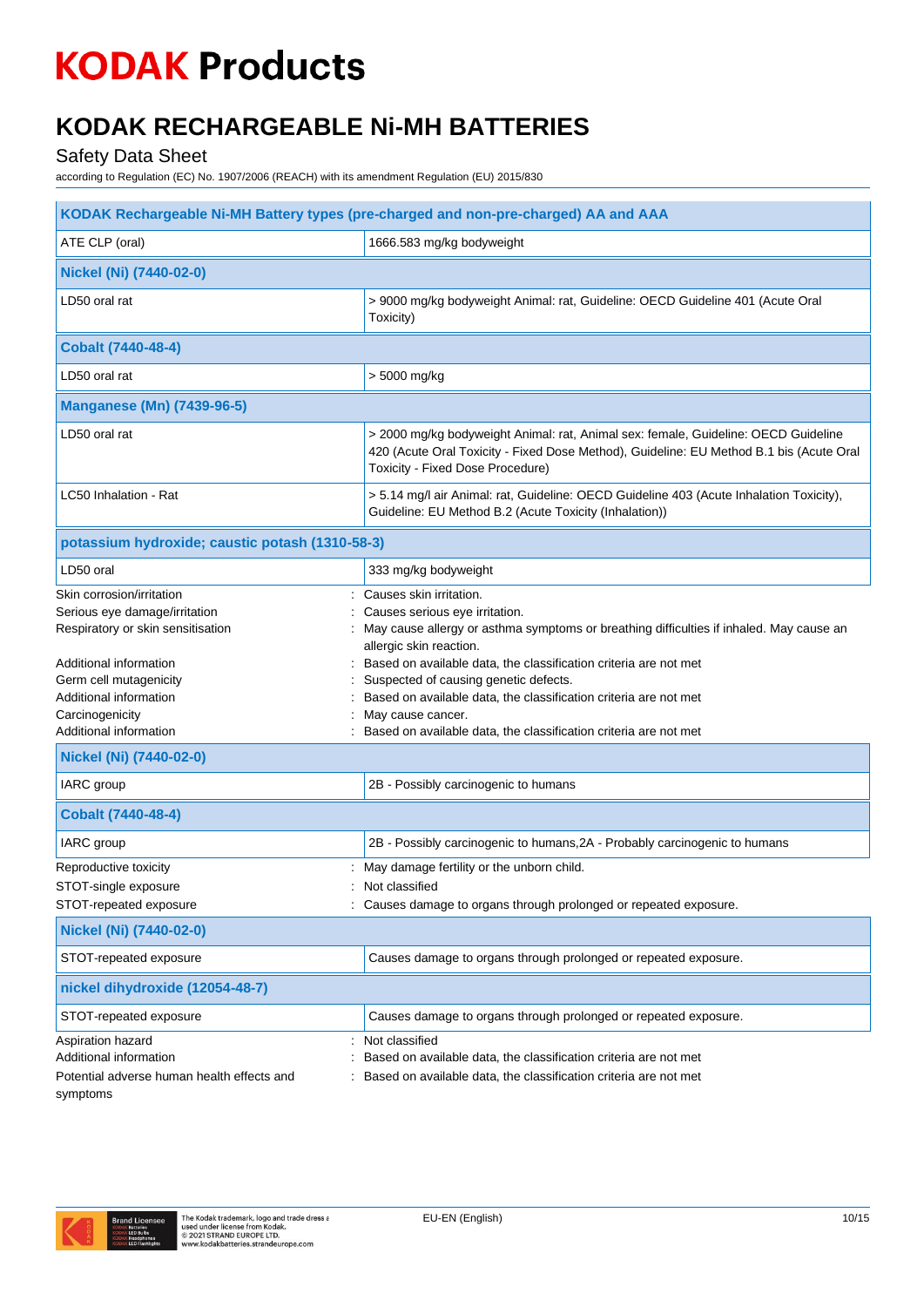# **KODAK RECHARGEABLE Ni-MH BATTERIES**

Safety Data Sheet

| <b>SECTION 12: Ecological information</b>                                           |                                                                                                        |  |
|-------------------------------------------------------------------------------------|--------------------------------------------------------------------------------------------------------|--|
| 12.1. Toxicity                                                                      |                                                                                                        |  |
| Hazardous to the aquatic environment, short-term<br>(acute)                         | : Very toxic to aquatic life.                                                                          |  |
| Hazardous to the aquatic environment, long-term<br>(chronic)                        | : Very toxic to aquatic life with long lasting effects.                                                |  |
| <b>Manganese (Mn) (7439-96-5)</b>                                                   |                                                                                                        |  |
| LC50 - Fish [1]                                                                     | > 3.6 mg/l Test organisms (species): Oncorhynchus mykiss (previous name: Salmo<br>gairdneri)           |  |
| EC50 - Crustacea [1]                                                                | > 1.6 mg/l Test organisms (species): Daphnia magna                                                     |  |
| EC50 72h - Algae [1]                                                                | 4.5 mg/l Test organisms (species): Desmodesmus subspicatus (previous name:<br>Scenedesmus subspicatus) |  |
| EC50 72h - Algae [2]                                                                | 2.8 mg/l Test organisms (species): Desmodesmus subspicatus (previous name:<br>Scenedesmus subspicatus) |  |
| NOEC (chronic)                                                                      | 1.7 mg/l Test organisms (species): Ceriodaphnia dubia Duration: '8 d'                                  |  |
| potassium hydroxide; caustic potash (1310-58-3)                                     |                                                                                                        |  |
| LC50 - Fish [1]                                                                     | 80 mg/l                                                                                                |  |
| Sodium hydroxide (1310-73-2)                                                        |                                                                                                        |  |
| LC50 - Fish [1]                                                                     | $> 35$ mg/l                                                                                            |  |
| EC50 - Crustacea [1]                                                                | 40.4 mg/l Test organisms (species): Ceriodaphnia sp.                                                   |  |
| EC50 - Other aquatic organisms [1]                                                  | > 33 mg/l waterflea                                                                                    |  |
| 12.2. Persistence and degradability                                                 |                                                                                                        |  |
| KODAK Rechargeable Ni-MH Battery types (pre-charged and non-pre-charged) AA and AAA |                                                                                                        |  |
| Persistence and degradability                                                       | Not established.                                                                                       |  |
| <b>Cobalt (7440-48-4)</b>                                                           |                                                                                                        |  |
| Persistence and degradability                                                       | May cause long-term adverse effects in the environment.                                                |  |
| 12.3. Bioaccumulative potential                                                     |                                                                                                        |  |
| KODAK Rechargeable Ni-MH Battery types (pre-charged and non-pre-charged) AA and AAA |                                                                                                        |  |
| Bioaccumulative potential                                                           | Not established.                                                                                       |  |
| <b>Cobalt (7440-48-4)</b>                                                           |                                                                                                        |  |
| Bioaccumulative potential                                                           | Not established.                                                                                       |  |
| potassium hydroxide; caustic potash (1310-58-3)                                     |                                                                                                        |  |
| Partition coefficient n-octanol/water (Log Pow)                                     | 0.75                                                                                                   |  |
| Sodium hydroxide (1310-73-2)                                                        |                                                                                                        |  |
| Partition coefficient n-octanol/water (Log Pow)                                     | $-3.88$                                                                                                |  |

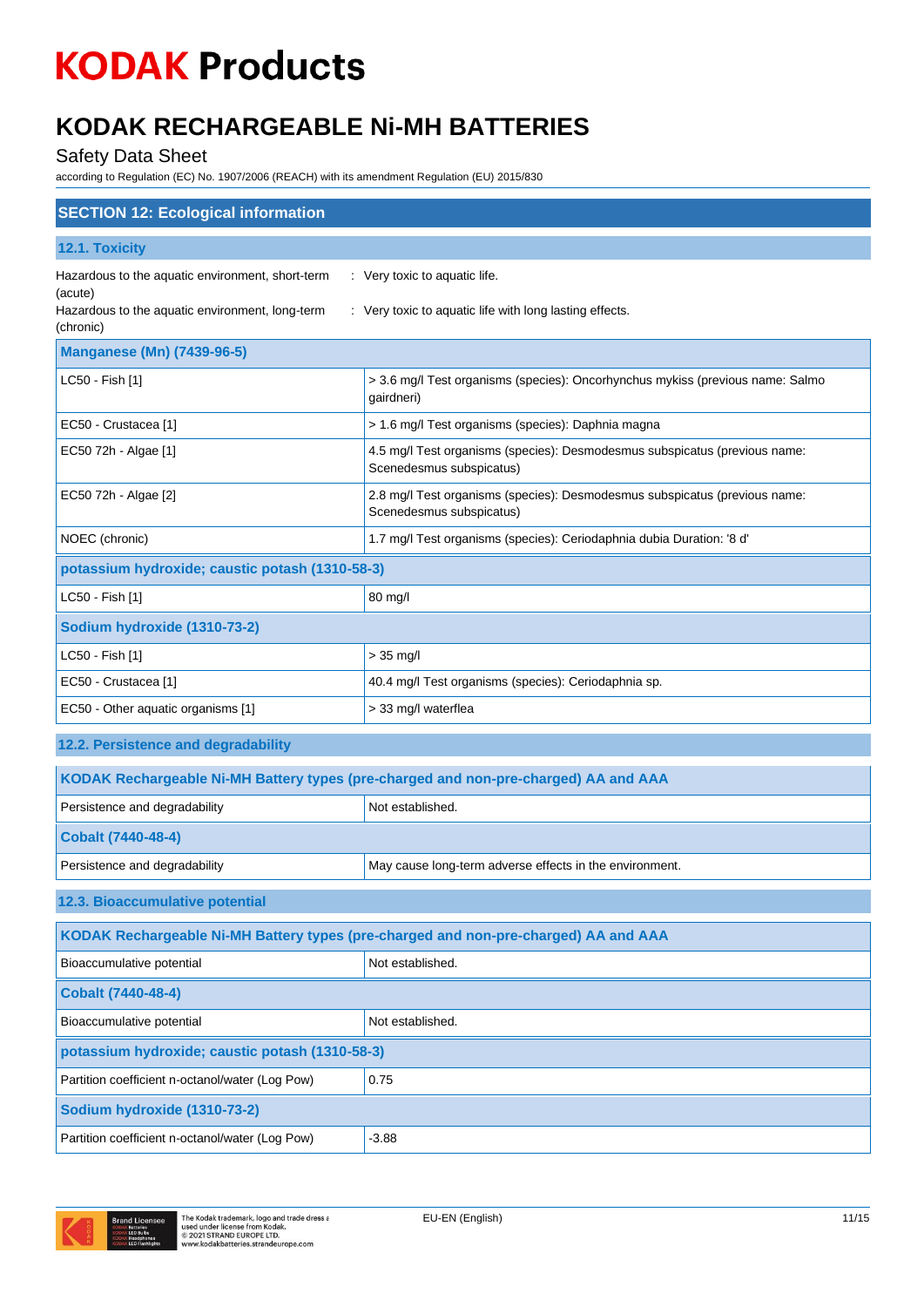## **KODAK RECHARGEABLE Ni-MH BATTERIES**

### Safety Data Sheet

according to Regulation (EC) No. 1907/2006 (REACH) with its amendment Regulation (EU) 2015/830

| 12.4. Mobility in soil                   |                                     |
|------------------------------------------|-------------------------------------|
| No additional information available      |                                     |
| 12.5. Results of PBT and vPvB assessment |                                     |
| No additional information available      |                                     |
| 12.6. Other adverse effects              |                                     |
| Additional information                   | : Avoid release to the environment. |

| <b>SECTION 13: Disposal considerations</b> |                                                                                                                                                                                                                                             |
|--------------------------------------------|---------------------------------------------------------------------------------------------------------------------------------------------------------------------------------------------------------------------------------------------|
| 13.1. Waste treatment methods              |                                                                                                                                                                                                                                             |
| Product/Packaging disposal recommendations | : Dispose in a safe manner in accordance with local/national regulations. Dispose of<br>contents/container to hazardous or special waste collection point, in accordance with local,<br>regional, national and/or international regulation. |
| Ecology - waste materials                  | : Avoid release to the environment.                                                                                                                                                                                                         |

## **SECTION 14: Transport information**

| In accordance with ADR / IMDG / IATA / ADN / RID |                |                |                |                |
|--------------------------------------------------|----------------|----------------|----------------|----------------|
| <b>ADR</b>                                       | <b>IMDG</b>    | <b>IATA</b>    | <b>ADN</b>     | <b>RID</b>     |
| 14.1. UN number                                  |                |                |                |                |
| Not applicable                                   | Not applicable | Not applicable | Not applicable | Not applicable |
| 14.2. UN proper shipping name                    |                |                |                |                |
| Not applicable                                   | Not applicable | Not applicable | Not applicable | Not applicable |
| 14.3. Transport hazard class(es)                 |                |                |                |                |
| Not applicable                                   | Not applicable | Not applicable | Not applicable | Not applicable |
| 14.4. Packing group                              |                |                |                |                |
| Not applicable                                   | Not applicable | Not applicable | Not applicable | Not applicable |
| <b>14.5. Environmental hazards</b>               |                |                |                |                |
| Not applicable                                   | Not applicable | Not applicable | Not applicable | Not applicable |
| No supplementary information available           |                |                |                |                |

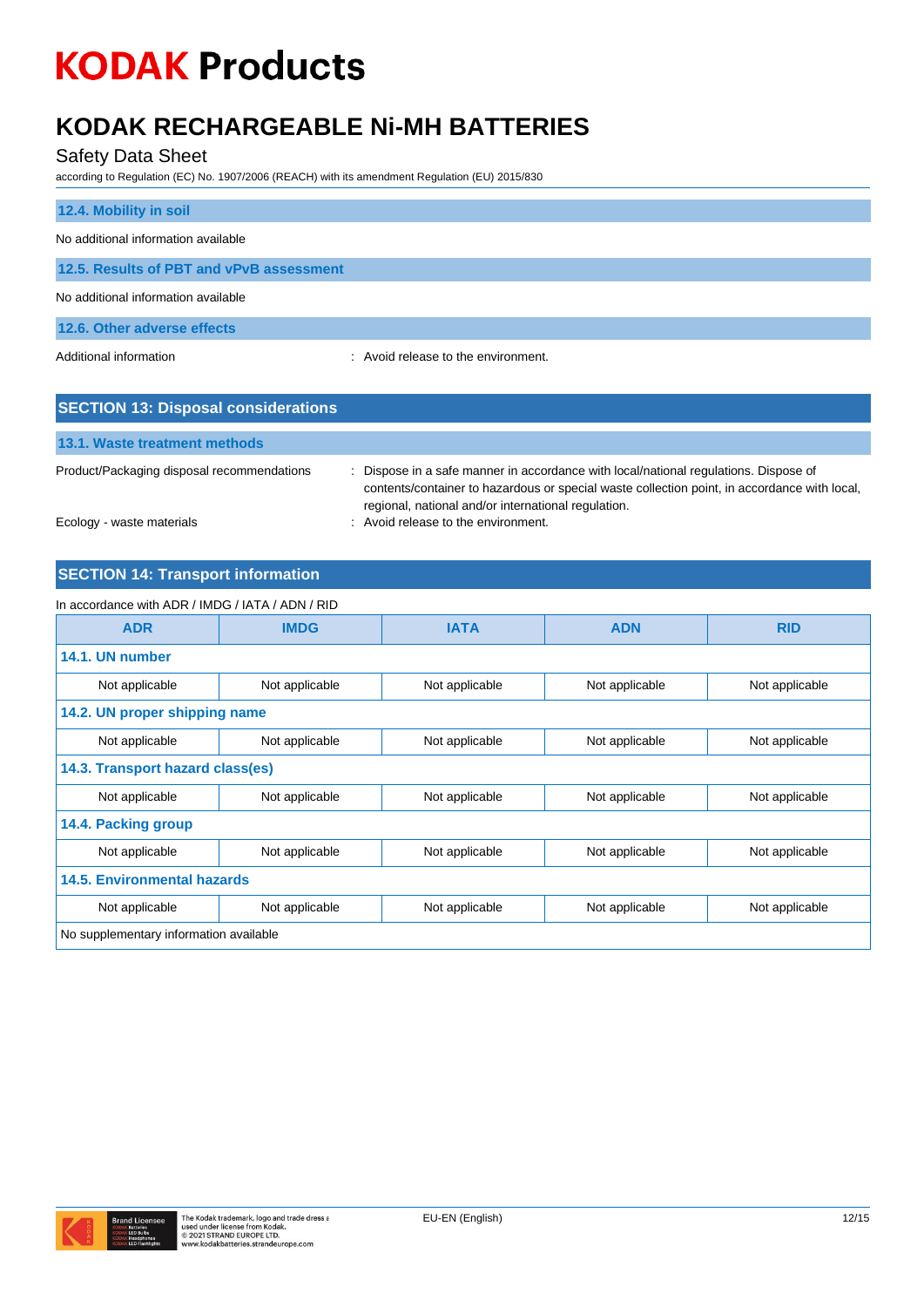# **KODAK RECHARGEABLE Ni-MH BATTERIES**

### Safety Data Sheet

according to Regulation (EC) No. 1907/2006 (REACH) with its amendment Regulation (EU) 2015/830

| 14.6. Special precautions for user                                       |                                                                                                                                                                                                                                                                                                                                                                                                                                                                                                                                                                                                                                                                                                                                                                                                                                                                                                                                                                                                                                                                                                                                                                                     |
|--------------------------------------------------------------------------|-------------------------------------------------------------------------------------------------------------------------------------------------------------------------------------------------------------------------------------------------------------------------------------------------------------------------------------------------------------------------------------------------------------------------------------------------------------------------------------------------------------------------------------------------------------------------------------------------------------------------------------------------------------------------------------------------------------------------------------------------------------------------------------------------------------------------------------------------------------------------------------------------------------------------------------------------------------------------------------------------------------------------------------------------------------------------------------------------------------------------------------------------------------------------------------|
| Special transport precautions                                            | : In addition, the IATA Dangerous Goods Regulations and ICAO Technical Instructions<br>require the words "not restricted" and the Special Provision number A199 be provided on<br>the air waybill, when an air waybill is issued.<br>For maritime transport, the batteries are regulated by the IMO under UN 3496 BATTERIES,<br>NICKEL METAL HYDRIDE, class 9 dangerous goods with Special Provision 117 and 963<br>assigned.<br>They are not subject to other provisions of this Code provided that they are loaded in a<br>cargo transport unit in a total quantity of less than 100 Kg gross mass. When loaded in a<br>cargo transport unit in a total quantity of 100 Kg gross mass or more, the following<br>requirements must be met:<br>(1) Dangerous goods transport documentation to accompany the shipment,<br>(2) The shipment must be described as "UN3496, BATTERIES, NICKEL-METAL HYDRIDE,<br>CLASS 9" on the shipper's declaration for dangerous goods.<br>(3) The dangerous goods description must also be entered on the Dangerous Cargo<br>Manifest and/or the detailed stowage plan in compliance with the IMDG Code requirements<br>for shipboard documentation |
| <b>Overland transport</b>                                                |                                                                                                                                                                                                                                                                                                                                                                                                                                                                                                                                                                                                                                                                                                                                                                                                                                                                                                                                                                                                                                                                                                                                                                                     |
| Not applicable                                                           |                                                                                                                                                                                                                                                                                                                                                                                                                                                                                                                                                                                                                                                                                                                                                                                                                                                                                                                                                                                                                                                                                                                                                                                     |
| Transport by sea<br>Not applicable                                       |                                                                                                                                                                                                                                                                                                                                                                                                                                                                                                                                                                                                                                                                                                                                                                                                                                                                                                                                                                                                                                                                                                                                                                                     |
| Air transport<br>Not applicable                                          |                                                                                                                                                                                                                                                                                                                                                                                                                                                                                                                                                                                                                                                                                                                                                                                                                                                                                                                                                                                                                                                                                                                                                                                     |
| Inland waterway transport<br>Not applicable                              |                                                                                                                                                                                                                                                                                                                                                                                                                                                                                                                                                                                                                                                                                                                                                                                                                                                                                                                                                                                                                                                                                                                                                                                     |
| Rail transport<br>Not applicable                                         |                                                                                                                                                                                                                                                                                                                                                                                                                                                                                                                                                                                                                                                                                                                                                                                                                                                                                                                                                                                                                                                                                                                                                                                     |
| 14.7. Transport in bulk according to Annex II of Marpol and the IBC Code |                                                                                                                                                                                                                                                                                                                                                                                                                                                                                                                                                                                                                                                                                                                                                                                                                                                                                                                                                                                                                                                                                                                                                                                     |
| Not applicable                                                           |                                                                                                                                                                                                                                                                                                                                                                                                                                                                                                                                                                                                                                                                                                                                                                                                                                                                                                                                                                                                                                                                                                                                                                                     |
| <b>SECTION 15: Regulatory information</b>                                |                                                                                                                                                                                                                                                                                                                                                                                                                                                                                                                                                                                                                                                                                                                                                                                                                                                                                                                                                                                                                                                                                                                                                                                     |
|                                                                          | 15.1. Safety, health and environmental regulations/legislation specific for the substance or mixture                                                                                                                                                                                                                                                                                                                                                                                                                                                                                                                                                                                                                                                                                                                                                                                                                                                                                                                                                                                                                                                                                |

### **15.1.1. EU-Regulations**

Contains no REACH substances with Annex XVII restrictions

Contains no substance on the REACH candidate list

Contains no REACH Annex XIV substances

Contains no substance subject to Regulation (EU) No 649/2012 of the European Parliament and of the Council of 4 July 2012 concerning the export and import of hazardous chemicals.

Contains no substance subject to Regulation (EU) No 2019/1021 of the European Parliament and of the Council of 20 June 2019 on persistent organic pollutants

#### **15.1.2. National regulations**

No additional information available

### **15.2. Chemical safety assessment**

No chemical safety assessment has been carried out



The Kodak trademark, logo and trade dress a<br>used under license from Kodak.<br>© 2021 STRAND EUROPE LTD. ww.kodakbatteries.st ndeurone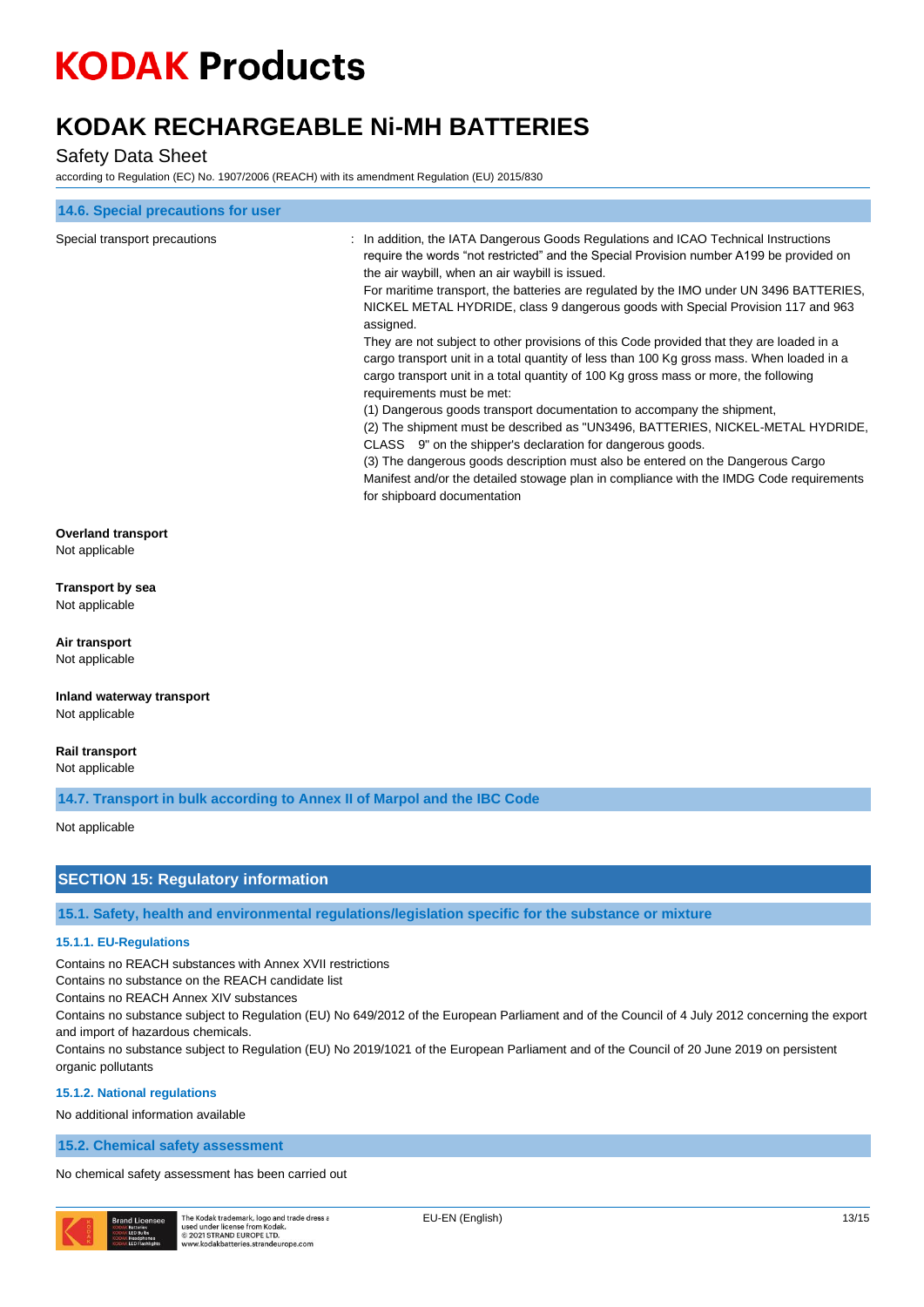# **KODAK RECHARGEABLE Ni-MH BATTERIES**

Safety Data Sheet

| <b>SECTION 16: Other information</b> |                                                                                                                                                                                                                                                                                          |
|--------------------------------------|------------------------------------------------------------------------------------------------------------------------------------------------------------------------------------------------------------------------------------------------------------------------------------------|
| Data sources                         | : REGULATION (EC) No 1272/2008 OF THE EUROPEAN PARLIAMENT AND OF THE<br>COUNCIL of 16 December 2008 on classification, labelling and packaging of substances<br>and mixtures, amending and repealing Directives 67/548/EEC and 1999/45/EC, and<br>amending Regulation (EC) No 1907/2006. |
| Other information                    | : None.                                                                                                                                                                                                                                                                                  |

| <b>Full text of H- and EUH-statements</b> |                                                                            |
|-------------------------------------------|----------------------------------------------------------------------------|
| Acute Tox. 4 (Inhalation)                 | Acute toxicity (inhal.), Category 4                                        |
| Acute Tox. 4 (Oral)                       | Acute toxicity (oral), Category 4                                          |
| Aquatic Acute 1                           | Hazardous to the aquatic environment - Acute Hazard, Category 1            |
| Aquatic Chronic 1                         | Hazardous to the aquatic environment - Chronic Hazard, Category 1          |
| Aquatic Chronic 4                         | Hazardous to the aquatic environment - Chronic Hazard, Category 4          |
| Carc. 1A                                  | Carcinogenicity (inhalation) Category 1A                                   |
| Carc. 2                                   | Carcinogenicity, Category 2                                                |
| Eye Irrit. 2                              | Serious eye damage/eye irritation, Category 2                              |
| Muta. 2                                   | Germ cell mutagenicity, Category 2                                         |
| Repr. 1B                                  | Reproductive toxicity, Category 1B                                         |
| Resp. Sens. 1                             | Respiratory sensitisation, Category 1                                      |
| Skin Corr. 1A                             | Skin corrosion/irritation, Category 1, Sub-Category 1A                     |
| Skin Corr. 1B                             | Skin corrosion/irritation, Category 1, Sub-Category 1B                     |
| Skin Irrit. 2                             | Skin corrosion/irritation, Category 2                                      |
| Skin Sens. 1                              | Skin sensitisation, Category 1                                             |
| STOT RE 1                                 | Specific target organ toxicity - Repeated exposure, Category 1             |
| H228                                      | Flammable solid.                                                           |
| H302                                      | Harmful if swallowed.                                                      |
| H314                                      | Causes severe skin burns and eye damage.                                   |
| H315                                      | Causes skin irritation.                                                    |
| H317                                      | May cause an allergic skin reaction.                                       |
| H319                                      | Causes serious eye irritation.                                             |
| H332                                      | Harmful if inhaled.                                                        |
| H334                                      | May cause allergy or asthma symptoms or breathing difficulties if inhaled. |
| H341                                      | Suspected of causing genetic defects.                                      |
| H350                                      | May cause cancer.                                                          |
| H350i                                     | May cause cancer by inhalation.                                            |
| H351                                      | Suspected of causing cancer.                                               |
| H360                                      | May damage fertility or the unborn child.                                  |
| H360D                                     | May damage the unborn child.                                               |